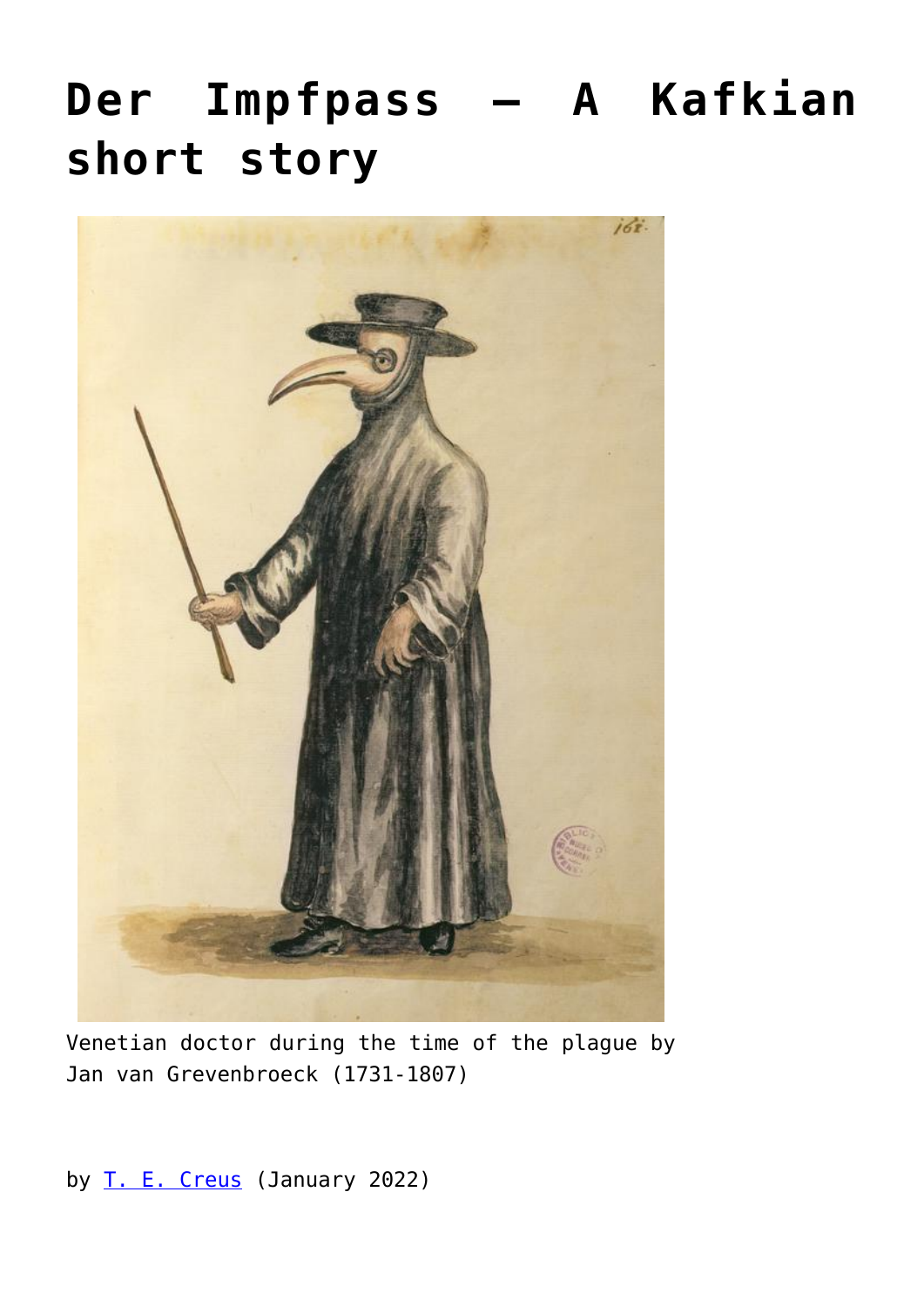Someone must have slandered Josef K., for one morning, without having done anything truly wrong, he was arrested. His landlady, Frau Grubach, had a cook who brought him breakfast each day around eight, but this time she didn't appear.

Instead, there were two gentlemen in dark grey clothes standing by the door.

"May we see your vaccine passport?" they asked.

Josef K., who was an unemployed bachelor and kept mostly at home, wasn't aware that he should have taken any kind of vaccine, much less carry a "vaccine passport" with him, a concept which he didn't really understand even though the two gentlemen explained it to him in utmost detail.

After denying having a vaccine passport, certificate, QR-code, or any proof of current and up-to-date vaccination, the two gentlemen declared his arrest.

"But why am I being arrested?" asked Josef K, timidly and politely, as he hated being rude even to strangers who woke him up early in the morning unannounced.

The two gentlemen proceeded to explain that there was a terrible contagious disease going around in the city, and since now vaccines against it were mandatory and he hadn't gotten one, nor had he the aforementioned vaccine certificate or passport, he was endangering public health and safety.

Josef K. replied that he didn't understand how he could possibly be endangering anyone, much less the whole of society, since he had never had such disease they were talking about, and thus could not have spread it. Moreover, he hardly got out from his house those days. But it was to no avail. The gentlemen were adamant that he was a criminal for not submitting to the still experimental medical procedure, which was, however, they assured him, "100% safe and effective."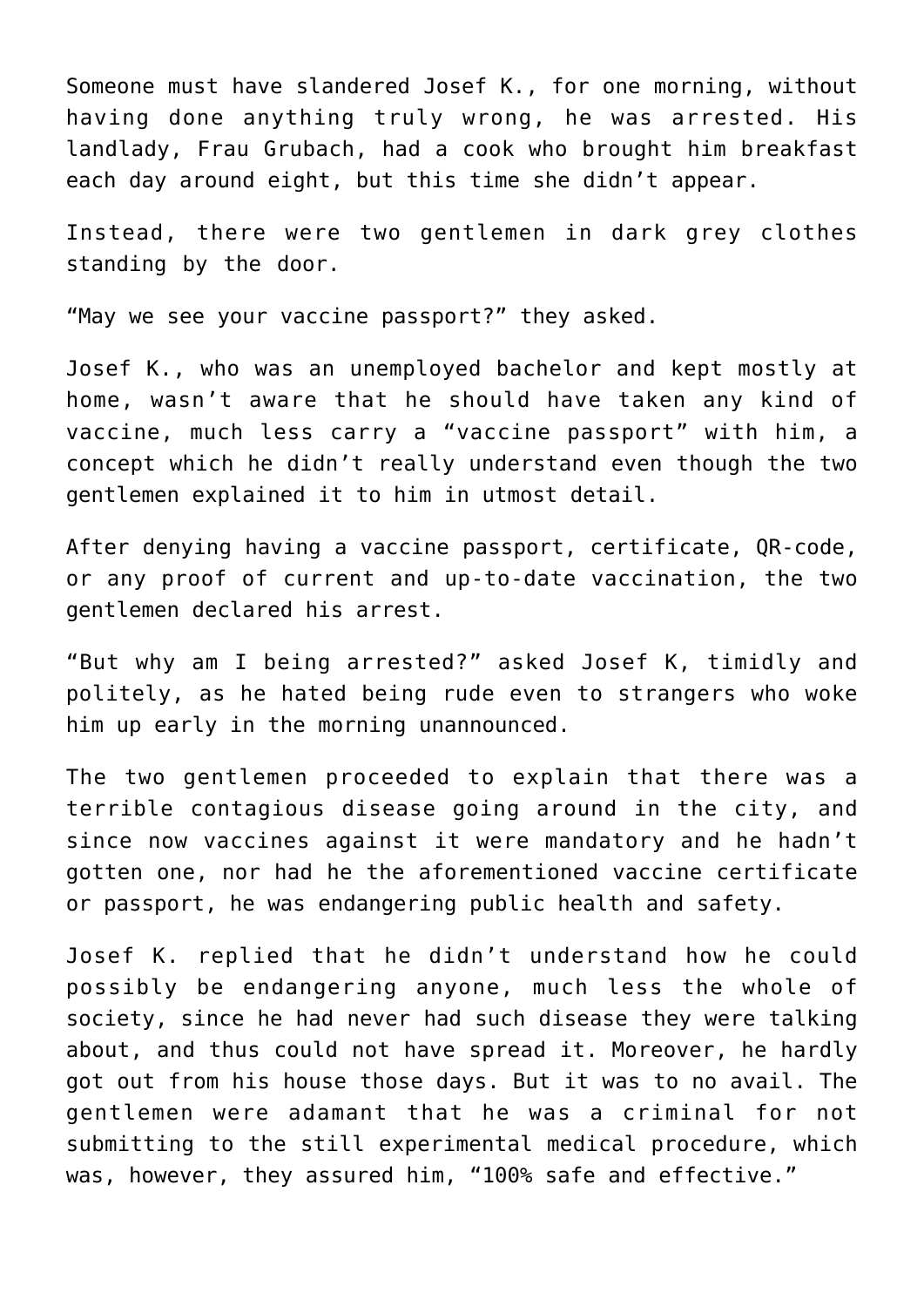"But why is this vaccine mandatory?" he asked. "Can't it just be optional for those who want it?"

The reply was that only with a 100% fully vaccinated population, which by then meant two "jabs" plus another "booster" every six months, the city could reach "herd immunity", and thus stop spread of the disease and end the pandemic.

"So the vaccine contains the spread of the disease?", asked Josef.

Here, the two gentlemen had to make an embarrassed pause and admit that it didn't really stop the spread, and that in fact there had been more cases since the vaccine was introduced than before it, but insisted that the unvaccinated were the problem, because by irresponsibly being unvaccinated they were giving a bad example to the rest of the population. Besides, the concept of "vaccine passports" could not fully work if people didn't get their mandatory vaccines every six months.

"But if the vaccine does not contain the spread, then what is the point of the vaccine passports?" Josef asked.

Here, the two gentlemen had to make an embarrassed pause again, and inform him that the point of the vaccine passports was to force people to be vaccinated, so that they would be protected from contagion by the unvaccinated, even though they could still get it from the vaccinated, but at least it could provide useful tracking information to the authorities. Only with total vaccination it would be possible for society to "go back to normal."

"But if we need a vaccine every six months, and a 'vaccine passport' to go anywhere, and still have to wear masks indoors, and suffer with lockdowns every winter, and not even get rid of the disease, then how is this in any way 'back to normal?'" asked Josef again.